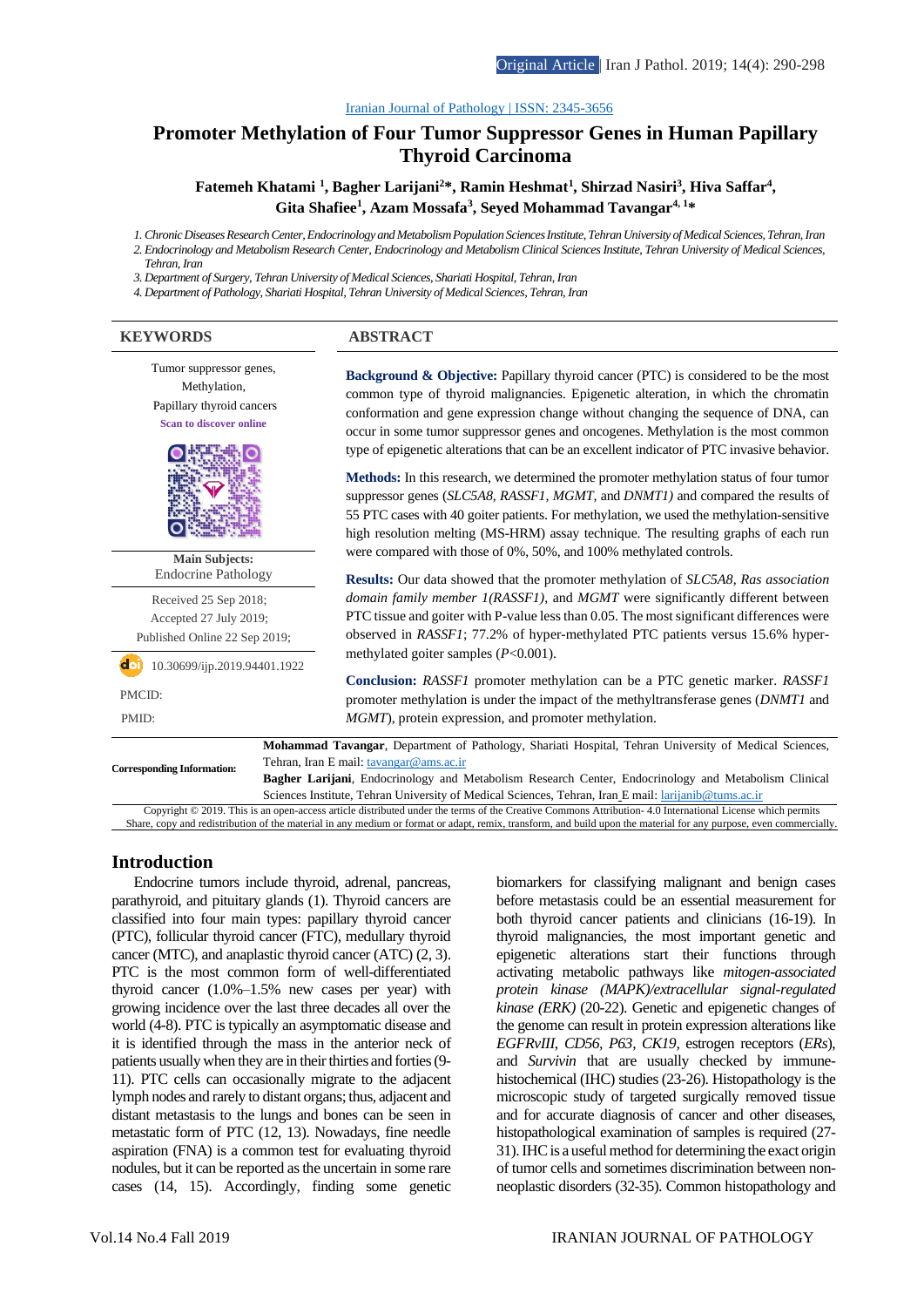clinical features can be used for PTC and other papillary cancer types; moreover, some additional genetic and epigenetic biomarkers can support them (36). In fact, genetic and epigenetic biomarkers can fill the gap of exact diagnosis through imaging (ultrasound technology) and cytology, as the usual detection methods (37-39). Some genetic markers are mutations, polymorphisms, amplifications, and translocations, and epigenetic markers addition to microRNAs (34, 40). Contrary to genetic modifications that alter the sequence of genes constantly, the methylation is resulting in the alteration of gene expression patterns without changing the DNA sequence in a reversible manner (41, 42). Epigenetic silencing through aberrant DNA methylation of tumor suppressor genes can bring devastating consequences and cause human cancer formation (42, 43). Hyper-methylation of several tumor suppressor genes (*TSHR, ECAD, SLC5A8, DAPK, TIMP3,* and *RARB2*) are linked to the aggressive features of PTC (27, 44-47). Methylation status is mostly reported as the Methylated (M) or Unmethylated (U) so the methylation quantity is not available. Unfortunately, the common use of non-quantitative methylation detection method cannot represent the exact methylation in promoter region of reported hyper-methylated loci. Moreover, nonquantitative methylation detection method is prone to the inclusion of false positive results (48). Furthermore, the failure to quantify methylation incorrectly assumes homogeneity of stages and the significance of all detected methylation (49). Thanks to the new approach of promoter methylation quantification based on high resolution melting (HRM), now it is possible to determine the quantity of methylated cytosine in CpG dinucleotide (CpG islands) (50-53). Assessment of DNA methylation quantity can be

a critical factor for the identification, development, and application of methylation-based biomarkers in cancer. This study aims to identify DNA methylation quantity of four tumor suppressor genes using the methylationsensitive high resolution melting (MS-HRM) assay technique.

# **Materials and Methods**

### **Tissue Samples**

This study was approved by the Research Ethics Committee of the Endocrinology and Metabolism Research Institute, Tehran University of Medical Sciences (IR.TUMS.EMRI.REC.1395.00114). Totally, 95 human thyroid tissues were obtained from fresh frozen surgically resected thyroid tissues  $(≥15$  mm). In order to reduce contamination, all resected tissues were snap frozen in liquid nitrogen and independently analyzed. The demographic information of the patients and adenoma characteristics analyzed in this study are presented in Table 1. An informed consent was taken from all participants for the tissue collection in compliance with our institutional guidelines.

### **DNA extraction**

Fresh frozen tissue specimens were cut on dry ice from fresh frozen surgical material stored at −180°C by using a scalpel. Then, DNA was extracted using the DNeasy Blood & Tissue Kit (Qiagen, Cat No:69504) according to the manufacturer's protocol. DNA purity and quantity was determined using a Thermo Scientific™ NanoDrop™ spectrophotometers 2000c spectrophotometer (Thermo Fisher Scientific Inc). All the extracted thyroid tissue DNAs were stored at - 80°C.

| <b>Variables</b> | Case $(n=55)$        | Controls $(n=40)$      | <b>P-value</b> |
|------------------|----------------------|------------------------|----------------|
| Age (years)      | 42.28 $(\pm 14.32)$  | 43.16 $(\pm 931)$      | 0.624          |
| Gender           |                      |                        |                |
| Female           | 38 (70.90%)          | 31 (77.50%)            |                |
| <b>Male</b>      | 17 (30.90%)          | 9(22.5%)               | 0.306          |
| Weight           | 70.51 $(\pm 12.19)$  | 73.60 $(\pm 10.91)$    | 0.204          |
| Height           | 164.96 $(\pm 7.96)$  | 167.32 $(\pm 9.55)$    | 0.370          |
| <b>BMI</b>       | $28.85 \ (\pm 4.09)$ | $31.26 \ (\pm 0.79)$   | 0.093          |
| <b>SBP</b>       | 121.91 $(\pm 16.01)$ | $118.77 \ (\pm 11.10)$ | 0.963          |
| <b>DBP</b>       | 76.58 $(\pm 11.79)$  | $70.05 \ (\pm 9.79)$   | 0.491          |

**Table 1.** Demographics of PTC patients (cases) and goiter patients (control)

**BMI**: Body Mass Index, **SBP**: Systolic Blood Pressure**, DBP**: Diastolic Blood Pressure.

There was no statistically significant difference between the two groups of PTC patients (cases) and goiter patients (control) in basic characteristics.

## **Bisulfite Modification and Quantitative Methylation Detection**

Bisulfite conversion altered the DNA sequence depending on the methylation status of individual unmethylated Cytosines (C) conversion to uracil in genomic DNA; these changes can be detected via HRM analysis (54). Then, 150-200 ng of DNA from each sample was treated with sodium bisulfite conversion kit by the "EpiTect® Bisulfite Kit" (Qiagen, Cat No: 59104) according to the manufacturer's protocol. The melting profiles of bisulfite-modified PCR products can be used to indicate methylation status, when samples are unknown. These processes were run by bisulfiting pre-treatment and unbiased PCR amplification of both methylated and unmethylated templates of the targeted region. Therefore, for the MS-HRM of *SLC5A8, RASSF1, MGMT*  and *DNMT1* genes promoter region amplification we used gene specific primers. The MS-HRM analyses were run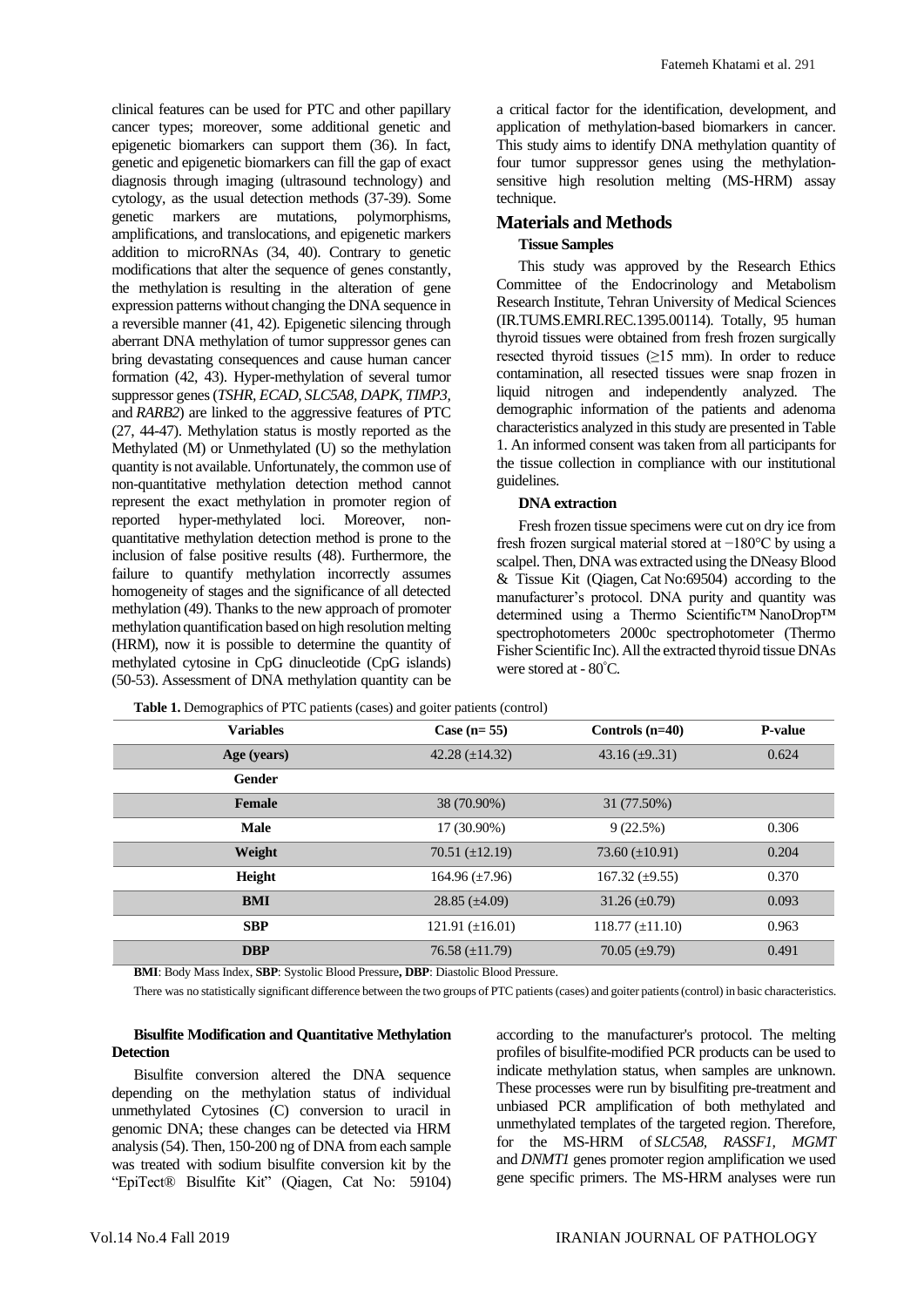based on three main stages: holding stage, cycling stage, and melt curve stage.

#### **Statistical Analysis**

Samples were considered as hyper-methylated and hypo-methylated when the measured methylation point was more than the 12% mean methylation level and less than the 12% mean methylation level, respectively. Correlations between the methylation levels and demographic and histopathological characteristics in the two groups were analyzed using DNA methylation. All analyses were done by SPSS®, version 16.0, license (SPSS Inc., Chicago, IL. USA), and P-value<0.05 was considered as statistically significant.

#### **Results**

We examined the 12-loci promoter methylation of fresh frozen tissue (55 PTC cases vs. 40 goiter controls) for four tumor suppressor genes. The age of all samples ranged from 18 to 86 years. For each run of MS-HRM, five wells were allocated to control samples (0%, 50%, and 100%). Numerous replicates of the diluted samples were amplified by PCR. Then melting profile of each reaction was used to define its methylation status. The hyper/hypo-methylations in each sample could be freely estimated by comparing them to the control peaks (Figure 1).



**Fig. 1.** The graph of targeted promoter region of *RASSF1* in comparison with 50% controls. Part A indicates hypo-methylation (yellow line) and Part B indicates hyper-methylation (red line).

Quantification of each locus of the four targeted genes is presented in Table 3. In addition, each locus methylation quantification and the overall methylation status of each gene was earned through two regions of *RASSF1*, three regions of *SLC5A8*, three regions of *DNMT1,* and four regions of *MGMT* (Table 2).

The cut-off value of methylation was defined according to several references (U if it was  $\leq$ 12% and M if it was  $\geq$ 12%) (55-57).

All candidate tumor suppressor gene promoter hyper-methylation was significantly different in two groups of PTC cases and controls except *DNMT1*. Thus, for sensitivity analysis adjusting for demographic variables and risk factors we have done several logistic regression models for potentially confounding variables Table 3). Two DNA methyltransferases of *MGMT* and *DNMT1* also adjusted in model III and IV in order to check their impact on the methylation pattern.

In model III (*MGMT* adjusted model) the odds ratio of *RASSF1* and *SLC5A8* promoter hyper-methylation and risk of PTC increased in comparison with model I (crude model). However, in model IV (*DNMT1* adjusted model), the *RASSF1* and *SLC5A8* promoter hypermethylation and risk of PTC decreased a little in comparison with model I (crude model).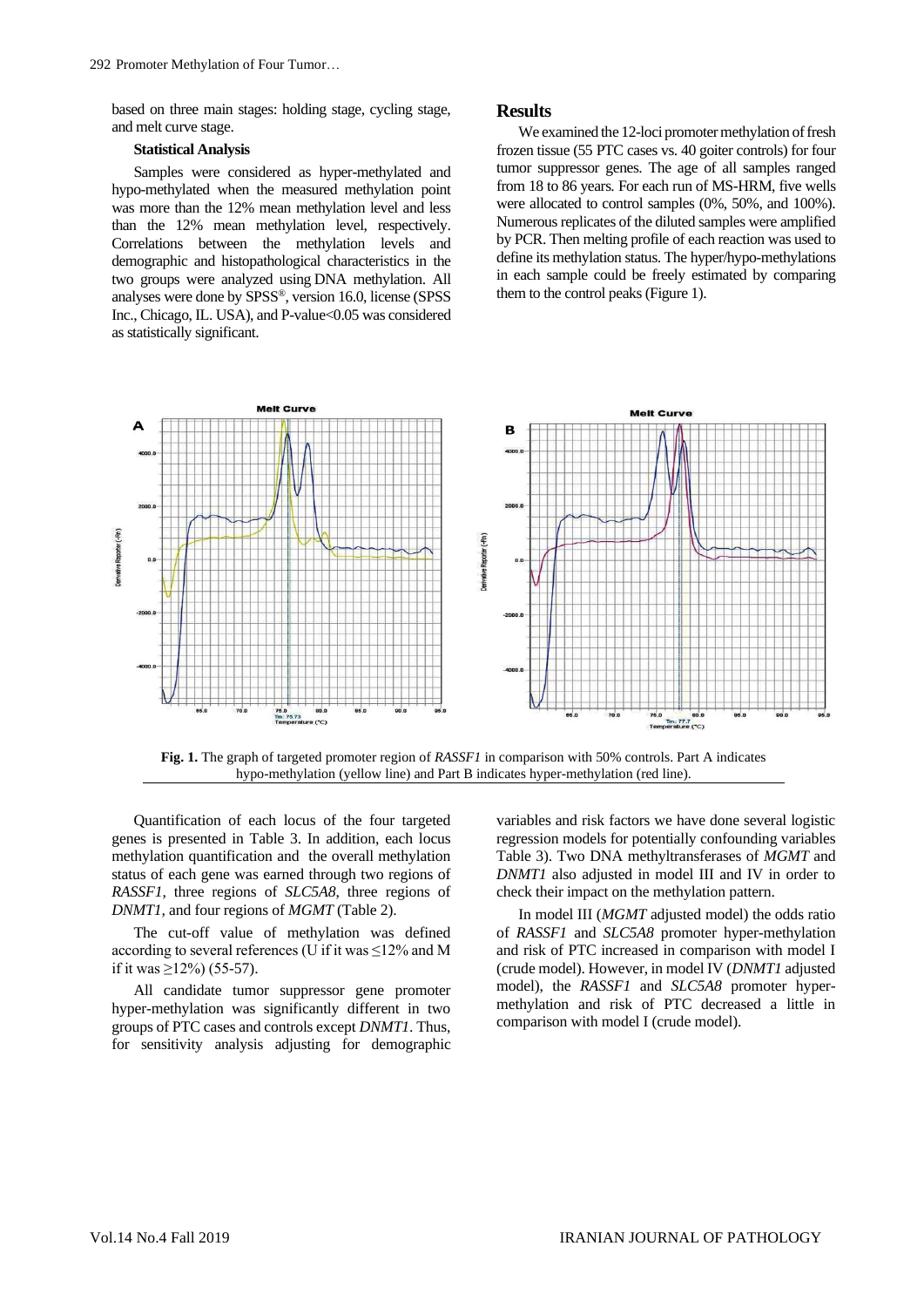|  |  | Table 2. The difference of methylation quantification of 12-promoter loci of four targeted tumor suppressor genes |
|--|--|-------------------------------------------------------------------------------------------------------------------|
|--|--|-------------------------------------------------------------------------------------------------------------------|

| <b>Promoter</b><br>Region | Methylation* | <b>PTC Cases</b><br>Number (percent) | <b>Goiter Cases</b><br>Number (percent) | <b>P-value</b> |
|---------------------------|--------------|--------------------------------------|-----------------------------------------|----------------|
|                           | U            | 16(29.09%)                           | $34(85.0\%)$                            | 0.002          |
| SLC5A8                    | M            | 39 (70.9%)                           | $8(20.0\%)$                             |                |
|                           | U            | $11(20.8\%)$                         | 38 (95.0%)                              | $< 0.001$ **   |
| <b>RASSF1</b>             | M            | 44(80.0%)                            | $2(5.0\%)$                              |                |
|                           | U            | $7(14.0\%)$                          | 29 (72.5%)                              | 0.001          |
| <b>MGMT</b>               | M            | 49 (12.72%)                          | 11(27.5%)                               |                |
| <b>DNMT1</b>              | U            | 25 (45.45%)                          | 30(75%)                                 | 0.018          |
|                           | M            | 30 (54.54%)                          | 10(25%)                                 |                |

\*Methylation is categorized from 1 to 5 according to methylation quantification results.

1=0 percent methylated; 2=25 percent methylated; 3=50 percent methylated; 4=75 percent methylated; and 5=100 percent methylated. The mean methylation of several loci of one gene was calculated and categorized as U if it was ≤12% and M if it was ≥12%\*\* The most significant P-value was reported for *RASSF1* gene.

|  |  |  | <b>Table 3.</b> The association of methylation in four tumor suppressor genes <i>SLC5A8, RASSF1, MGMT,</i> and <i>DNMT1</i> |  |
|--|--|--|-----------------------------------------------------------------------------------------------------------------------------|--|
|--|--|--|-----------------------------------------------------------------------------------------------------------------------------|--|

| Model     | <i>SLC5A8</i>           | <b>RASSF1</b>            |
|-----------|-------------------------|--------------------------|
| Model I   | $8.24$ $(3.34 - 20.32)$ | $18.37(6.65 - 50.76)$    |
| Model II  | $8.72$ $(3.36 - 22.67)$ | $16.29$ $(5.72 - 46.34)$ |
| Model III | $9.94$ $(2.87 - 34.45)$ | $19.02$ $(4.97 - 75.52)$ |
| Model IV  | $8.85$ $(3.23 - 24.24)$ | $16.52$ $(5.62 - 48.6)$  |
|           |                         |                          |

Model I is crude model, Model II is age and sex adjusted model, Model III is age, sex, and *MGMT* methylation status adjusted, and Model IV is age, sex, *DNMT1* methylation status adjusted.



**Fig. 2.** Promoter quantification differences of *SLC5A8, RASSF1, MGMT* and *DNMT1* methylation in PTC cases and controls.

# **Discussion**

The role of aberrant methylation of tumor suppressor genes more than functionally chief regulatory genes is a frequent event in certain human tumors and developmental abnormalities (58, 59). In eukaryotic cells there are special DNA methyltransferase enzymes which put or remove the methyl group on/off the cytosine base of CpG islands

and regulate the conformation change between methylated and unmethylated forms (60, 61). *DNMT1* is the most abundant DNA methyltransferase in mammalian cells and extra active on hemi-methylated DNA as compared with unmethylated substrate in vitro, but it is still more active at de novo methylation than other *DNMTs* (62-64). Several studies have shown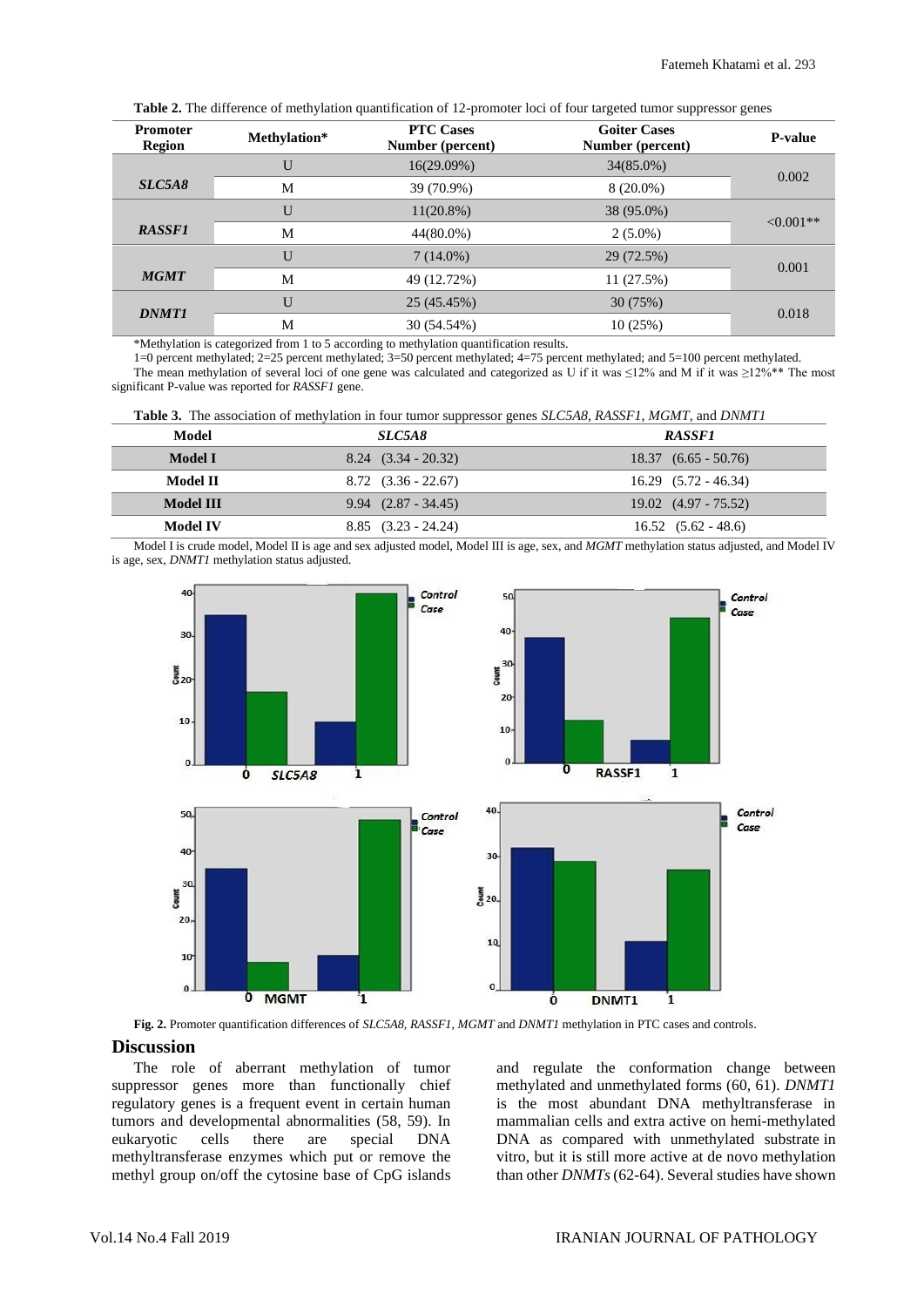that changing the DNA methylation patterns in the regulatory promoter regions of *DNMT1* play an important role in the development of genetic disorders (65-68). *DNMT1* promoter methylation was present in primary and recurrent gliomas (69). The *DNMT1* expression can be regulated through its promoter methylation patterns in the core promoter region of *DNMT1* in several human neoplastic tissues (70, 71). The different methylation status of *DNMT1* (b) in our study can be attributed to this region as the core promoter region that can have a role in PTC. It can also be supported by the idea that epigenetic regulation of the methylation status of *DNMT* genes can regulate epigenetic profile of extra embryonic tissue in humans (72). It has been shown that some medication targeting *DNMT1* can inhibit migration and invasion of thyroid cancer cells through down-regulating *DNMT1* (73). In contrast, some results indicated that *DNMT1* was neither overexpressed in PTC nor correlated with tumor stage and capsular/vascular or lymphatic invasion (74). Yi Cai *et al.* (2017) pointed out to the critical threshold levels of *DNMT1* as an important factor of DNA methylation maintenance across the genome in human cancer cells (75). However, our results indicated that *DNMT1* methylation in PTC patients, in comparison with goiter patients (controls), was less than *SLC5A8*, *RASSF1*, and *MGMT*.

O6 -methylguanine DNA methyltransferase is a protein in humans encoded by the *MGMT* gene, and it is a maintenance methyltransferases that is crucial for genome stability (76, 77). In a colorectal cancer study it was suggested that *MGMT* expression reduced after hyper-methylation of the *MGMT* promoter region (78). *MGMT* is suppressed epigenetically and in different ways such as promoter region hyper-methylation and over-expression of a number of microRNAs (79-84). Inactivation of the *MGMT* through promoter hypermethylation is a common event in primary human malignancies (71, 85). Esteller *et al.* described a straight line of *MGMT* aberrant methylation and *k-Ras* and *p53* genes mutation in colorectal cancer (85, 86). The promoter methylation of two candidate regions of *MGMT* were associated with PTC. In a *MGMT* adjusted model the odds ratio of *RASSF1* and *SLC5A8* promoter hyper-methylation and risk of PTC increased in comparison with model I (crude model). Supporting information is reported by Herfarth *et al.* that linked the specific CpG methylation pattern of the *MGMT* promoter region with decrease of *MGMT* expression in primary colorectal cancers (87). Moreover *MGMT* methylation is reported in a group of discriminating methylation markers that differentiate thyroid cancer from benign nodules (88). Moreover, *MGMT* methylation was reported in *MLH1* and *MGMT* expression and their consequence in genomic instability in patients with thyroid carcinoma (89).

*SLC5A8* can predominantly be found in the small intestine, colon, thyroid gland, kidney, and salivary glands and to a lesser extent in the retina and brain (9093). It was shown that *SLC5A8* expression, as a sodium/iodide symporter (NIS) member, decreased in several malignancies, including thyroid cancers and its methylation is shown as the discriminative marker between malignant and benign thyroid tumors (88, 94). We recently conducted a meta-analysis the results of which indicated that *SLC5A8* was the most significant methylated gene in thyroid cancers (95). CpG island methylation of tumor-related promoters including *RASSF1, MGMT,* and *SLC5A8* occurs preferentially in undifferentiated thyroid carcinoma (96). In contrary, the overexpression of *SLC5A8* together with *IRX1* and *EBF3* may be involved in the transforming growth factor beta signaling pathway, which is often disrupted in head and neck squamous cell carcinoma. Silencing of the *SLC5A8* through its promoter methylation was associated with BRAF mutations in classical PTC (97). Hyper-methylation of *SLC5A8* promoters reported preferentially in undifferentiated carcinoma (98).

The *Ras association domain-containing protein 1 (RASSF1),* which is encoded by *RAS* gene altered expression, is associated with the pathogenesis of a variety of cancers (99-103). The most frequent molecular mechanism for *RASSF1* suppression in different malignancies is the ishypermethylation of its CpG-island promoter region (104-108). Frequent epigenetic silencing of the *RASSF1A* in thyroid carcinoma has been highlithed (109) alone or with *NORE1A* methylation and *BRAFV600E* mutations (110). *RASSF1* methylation can be used as the therapeutic determinant in thyroid malignancies (111). In a metaanalysis it was reported as the most significant hypermethylated region within thyroid carcinomas (112). The survival rate and prognosis in head and neck squamous cell carcinoma (HNSCC) patients was dependent on 11 tumor-related genes, including *RASSF1* and *MGMT*. The adjusted model of age, sex, and *DNMT1* methylation status did not change the link of *RASSF1* methylation and PTC cancer risk. Meanwhile, Bai *et al*. reported that *DNMT1* inhibits proliferation, metastasis, and invasion in esophageal squamous cell carcinoma by suppressing methylation of *RASSF1* and *DAPK* (30, 113). Methylation of *RASSF1* gene promoter can be regulated by *p53* and *DAXX* (114, 115).

According to the results, *RASSF1 and SLC5A8* promoter methylations can be a PTC diagnostic biomarker which are completely dependent on *DNMT1* or *MGMT* promoter methylation status.

## **Acknowledgements**

The National Institute for Medical Research Development *(*NIMAD, Grant number: 965417*)* and Iran National Science Foundation (INSF, Grant number: 83107) funded this article*.*

## **Conflict of Interest**

The authors declared no conflict of interest regarding the publication of this article.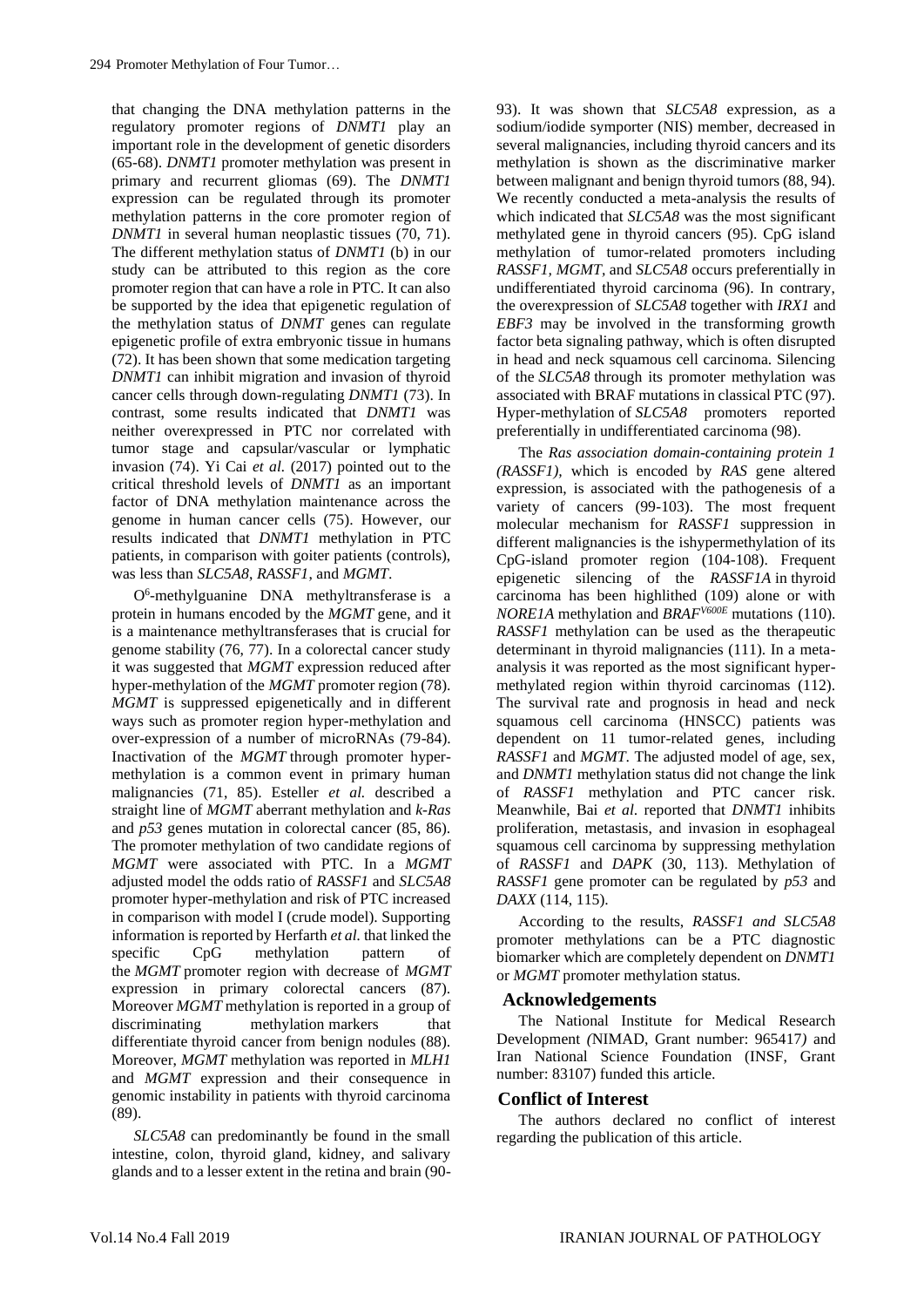#### **References**

- 1. Goodall C. On para-endocrine cancer syndromes.<br>International Journal of Cancer. 1969;4(1):1-13. Journal of Cancer. [\[DOI:10.1002/ijc.2910040102\]](https://doi.org/10.1002/ijc.2910040102)
- 2. Sipos J, Mazzaferri E. Thyroid cancer epidemiology and prognostic variables. Clinical oncology. 2010;22(6):395- 404. [\[DOI:10.1016/j.clon.2010.05.004\]](https://doi.org/10.1016/j.clon.2010.05.004) [\[PMID\]](https://www.ncbi.nlm.nih.gov/pubmed/20627675)
- 3. Khatami F, Tavangar SM. Genetic and Epigenetic of Medullary Thyroid Cancer. Iranian biomedical journal. 2017:0-.
- 4. Pellegriti G, Frasca F, Regalbuto C, Squatrito S, Vigneri R. Worldwide increasing incidence of thyroid cancer: update on epidemiology and risk factors. Journal of cancer epidemiology. 2013;2013. [\[DOI:10.1155/2013/965212\]](https://doi.org/10.1155/2013/965212) [\[PMID\]](https://www.ncbi.nlm.nih.gov/pubmed/23737785) [\[PMCID\]](http://www.ncbi.nlm.nih.gov/pmc/articles/PMC3664492)
- 5. Aschebrook-Kilfoy B, Ward MH, Sabra MM, Devesa SS. Thyroid cancer incidence patterns in the United States by histologic type, 1992-2006. Thyroid. 2011;21(2):125-34. [\[DOI:10.1089/thy.2010.0021\]](https://doi.org/10.1089/thy.2010.0021) [\[PMID\]](https://www.ncbi.nlm.nih.gov/pubmed/21186939) [\[PMCID\]](http://www.ncbi.nlm.nih.gov/pmc/articles/PMC3025182)
- 6. Larijani B, Shirzad M, Mohagheghi M, Haghpanah V, Mosavi-Jarrahi A, Tavangar S, et al. Epidemiologic analysis of the Tehran cancer institute data system registry (TCIDSR). Asian Pac J Cancer Prev. 2004;5(1):36-9.
- 7. Haghpanah V, Soliemanpour B, Heshmat R, Mosavi-Jarrahi A, Tavangar S, Malekzadeh R, et al. Endocrine cancer in Iran: based on cancer registry system. Indian journal of cancer. 2006;43(2):80. [\[DOI:10.4103/0019-](https://doi.org/10.4103/0019-509X.25889) [509X.25889\]](https://doi.org/10.4103/0019-509X.25889) [\[PMID\]](https://www.ncbi.nlm.nih.gov/pubmed/16790945)
- 8. Larijani B, Mohagheghi MA, Bastanhagh MH, Mosavi-Jarrahi AR, Haghpanah V, Tavangar SM, et al. Primary thyroid malignancies in Tehran, Iran. Medical principles and practice.  $2005;14(6):396-400$ . and practice. 2005;14(6):396-400. [\[DOI:10.1159/000088112\]](https://doi.org/10.1159/000088112) [\[PMID\]](https://www.ncbi.nlm.nih.gov/pubmed/16220012)
- 9. Sosa JA, Udelsman R. Papillary thyroid cancer. Surgical Oncology Clinics. 2006;15(3):585-601. [\[DOI:10.1016/j.soc.2006.05.010\]](https://doi.org/10.1016/j.soc.2006.05.010) [\[PMID\]](https://www.ncbi.nlm.nih.gov/pubmed/16882499)
- 10. Spartalis ED, Karatzas T, Charalampoudis P, Vergadis C, Dimitroulis D. Neglected papillary thyroid carcinoma seven years after initial diagnosis. Case reports in oncological medicine. 2013;2013. [\[DOI:10.1155/2013/148973\]](https://doi.org/10.1155/2013/148973) [\[PMID\]](https://www.ncbi.nlm.nih.gov/pubmed/23401818) [\[PMCID\]](http://www.ncbi.nlm.nih.gov/pmc/articles/PMC3557642)
- 11. Erden ES, Babayigit C, Davran R, Akin M, Karazincir S, Isaogullari N, et al. Papillary thyroid carcinoma with lung metastasis arising from dyshormonogenetic goiter: a case report. Case reports in medicine. 2013;2013. [\[DOI:10.1155/2013/813167\]](https://doi.org/10.1155/2013/813167) [\[PMID\]](https://www.ncbi.nlm.nih.gov/pubmed/24307906) [\[PMCID\]](http://www.ncbi.nlm.nih.gov/pmc/articles/PMC3834984)
- 12. Borschitz T, Eichhorn W, Fottner C, Hansen T, Schad A, Schadmand-Fischer S, et al. Diagnosis and treatment of pancreatic metastases of a papillary thyroid carcinoma. Thyroid. 2010;20(1):93-8. [\[DOI:10.1089/thy.2009.0026\]](https://doi.org/10.1089/thy.2009.0026) [\[PMID\]](https://www.ncbi.nlm.nih.gov/pubmed/20025539) [\[PMCID\]](http://www.ncbi.nlm.nih.gov/pmc/articles/PMC2833176)
- 13. Sherman SI, Tielens ET, Sostre S, Wharam Jr M, Ladenson PW. Clinical utility of posttreatment radioiodine scans in the management of patients with thyroid carcinoma. The Journal of Clinical Endocrinology & Metabolism. 1994;78(3):629-34. https://doi.org/10.1210/jc.78.3.629 [\[DOI:10.1210/jcem.78.3.8126134\]](https://doi.org/10.1210/jcem.78.3.8126134)
- 14. Haddadi-Nezhad S, Larijani B, Tavangar SM, Nouraei SM. Comparison of fine-needle-nonaspiration with fine-needleaspiration technique in the cytologic studies of thyroid

nodules. Endocrine pathology. 2003;14(4):369-73. [\[DOI:10.1385/EP:14:4:369\]](https://doi.org/10.1385/EP:14:4:369)

- 15. Greenblatt DY, Woltman T, Harter J, Starling J, Mack E, Chen H. Fine-needle aspiration optimizes surgical management in patients with thyroid cancer. Annals of surgical oncology. 2006;13(6):859-63. [\[DOI:10.1245/ASO.2006.08.020\]](https://doi.org/10.1245/ASO.2006.08.020) [\[PMID\]](https://www.ncbi.nlm.nih.gov/pubmed/16614881)
- 16. Grogan RH, Mitmaker EJ, Clark OH. The evolution of biomarkers in thyroid cancer-from mass screening to a personalized biosignature. Cancers. 2010;2(2):885-912. [\[DOI:10.3390/cancers2020885\]](https://doi.org/10.3390/cancers2020885) [\[PMID\]](https://www.ncbi.nlm.nih.gov/pubmed/24281099) [\[PMCID\]](http://www.ncbi.nlm.nih.gov/pmc/articles/PMC3835110)
- 17. Sanii S, Saffar H, Tabriz HM, Qorbani M, Haghpanah V, Tavangar SM. Expression of matrix metalloproteinase-2, but not caspase-3, facilitates distinction between benign and malignant thyroid follicular neoplasms. Asian Pacific journal of cancer prevention. 2012;13(5):2175-8. [\[DOI:10.7314/APJCP.2012.13.5.2175\]](https://doi.org/10.7314/APJCP.2012.13.5.2175) [\[PMID\]](https://www.ncbi.nlm.nih.gov/pubmed/22901190)
- 18. Saffar H, Sanii S, Emami B, Heshmat R, Panah VH, Azimi S, et al. Evaluation of MMP2 and Caspase-3 expression in 107 cases of papillary thyroid carcinoma and its association with prognostic factors. Pathology-Research and Practice.<br>2013;209(3):195-9. [DOI:10.1016/j.prp.2012.06.011] [\[DOI:10.1016/j.prp.2012.06.011\]](https://doi.org/10.1016/j.prp.2012.06.011) [\[PMID\]](https://www.ncbi.nlm.nih.gov/pubmed/23384723)
- 19. Haghpanah V, Lashkari A, Moradzadeh K, Tavangar SM. Hypereosinophilia as the presentation of metastatic medullary thyroid carcinoma: a remarkable event. The American journal of the medical sciences.<br>2007:334(2):131-2. [DOI:10.1097/MAJ.0b013e31812e [\[DOI:10.1097/MAJ.0b013e31812e](https://doi.org/10.1097/MAJ.0b013e31812e872f) [872f\]](https://doi.org/10.1097/MAJ.0b013e31812e872f) [\[PMID\]](https://www.ncbi.nlm.nih.gov/pubmed/17700204)
- 20. Xing M. BRAF mutation in thyroid cancer. Endocrinerelated cancer. 2005;12(2):245-62. [\[DOI:10.1677/erc.1.0978\]](https://doi.org/10.1677/erc.1.0978) [\[PMID\]](https://www.ncbi.nlm.nih.gov/pubmed/15947100)
- 21. Faam B, Ghaffari MA, Ghadiri ATA, Azizi F. Epigenetic modifications in human thyroid cancer. Biomedical<br>Reports. 2015;3(1):3-8. [DOI:10.3892/br.2014.375] Reports. 2015;3(1):3-8. [\[DOI:10.3892/br.2014.375\]](https://doi.org/10.3892/br.2014.375) [\[PMID\]](https://www.ncbi.nlm.nih.gov/pubmed/25469237) [\[PMCID\]](http://www.ncbi.nlm.nih.gov/pmc/articles/PMC4251143)
- 22. Mohammadi-Asl J, Larijani B, Khorgami Z, Tavangar S, Haghpanah V, Mehdipour P. Prevalence of BRAFV600E mutation in Iranian patients with papillary thyroid carcinoma: a single-center study. J Appl Sci. 2009;9(19):3593-7. [\[DOI:10.3923/jas.2009.3593.3597\]](https://doi.org/10.3923/jas.2009.3593.3597)
- 23. Omidfar K, Moinfar Z, Sohi AN, Tavangar SM, Haghpanah V, Heshmat R, et al. Expression of EGFRvIII in thyroid carcinoma: immunohistochemical study by camel antibodies. Immunological investigations. 2009;38(2):165- 80. [\[DOI:10.1080/08820130902735998\]](https://doi.org/10.1080/08820130902735998) [\[PMID\]](https://www.ncbi.nlm.nih.gov/pubmed/19330625)
- 24. Haghpanah V, Shooshtarizadeh P, Heshmat R, Larijani B, Tavangar SM. Immunohistochemical analysis of survivin expression in thyroid follicular adenoma and carcinoma. Applied Immunohistochemistry & Molecular Morphology. 2006;14(4):422-5. [\[DOI:10.1097/01.pai.0000213100.880](https://doi.org/10.1097/01.pai.0000213100.88074.b8) [74.b8\]](https://doi.org/10.1097/01.pai.0000213100.88074.b8) [\[PMID\]](https://www.ncbi.nlm.nih.gov/pubmed/17122639)
- 25. El Demellawy D, Nasr A, Alowami S. Application of CD56, P63 and CK19 immunohistochemistry in the diagnosis of papillary carcinoma of the thyroid. Diagnostic pathology. 2008;3(1):5. [\[DOI:10.1186/1746-1596-3-5\]](https://doi.org/10.1186/1746-1596-3-5) [\[PMID\]](https://www.ncbi.nlm.nih.gov/pubmed/18254952) [\[PMCID\]](http://www.ncbi.nlm.nih.gov/pmc/articles/PMC2267445)
- 26. Tavangar S, Monajemzadeh M, Larijani B, Haghpanah V. Immunohistochemical study of oestrogen receptors in 351 human thyroid glands. Singapore medical journal. 2007;48(8):744-7.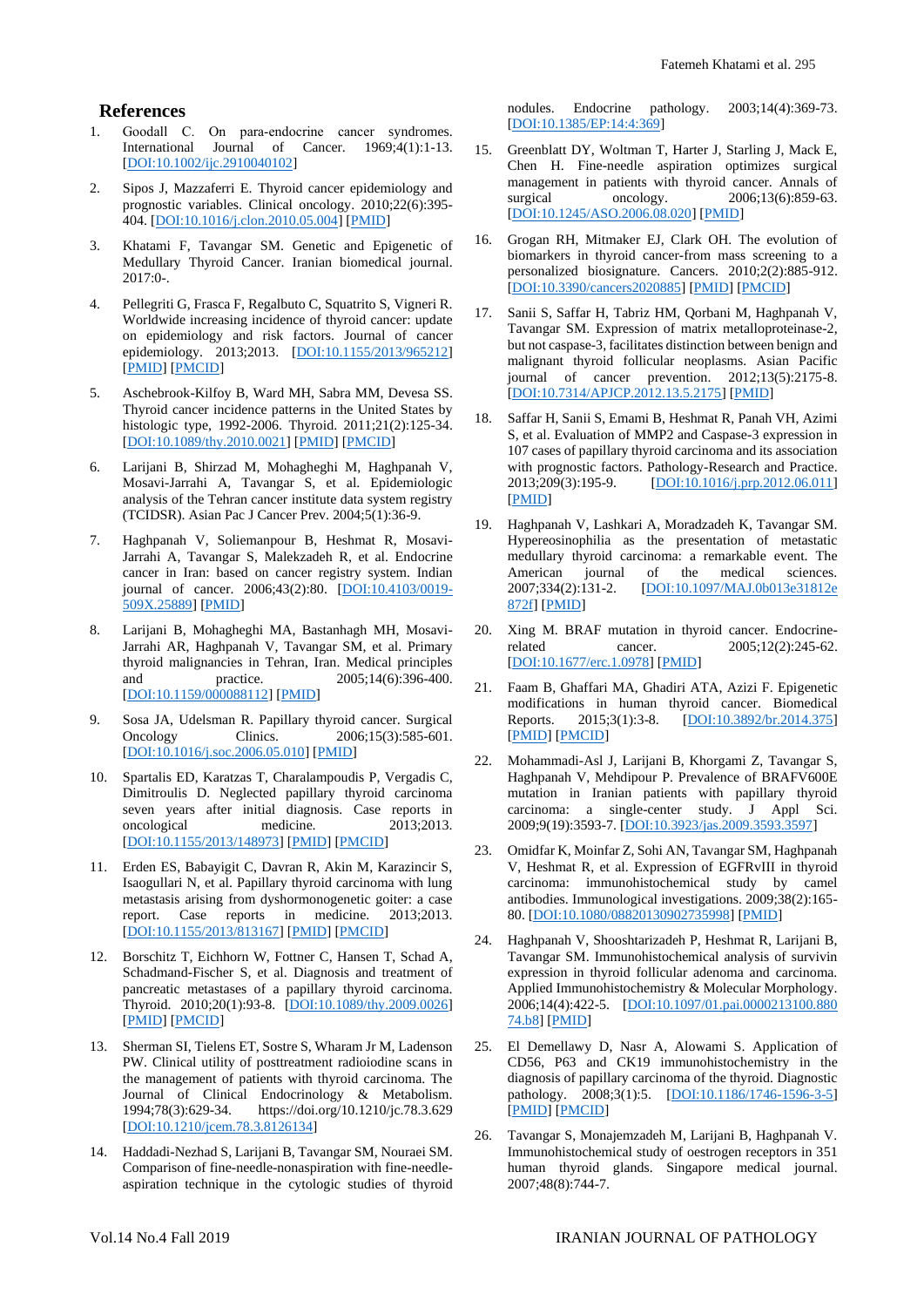- 27. Amoli MM, Yazdani N, Amiri P, Sayahzadeh F, Haghpanah V, Tavangar SM, et al. HLA-DR association in papillary thyroid carcinoma. Disease markers. 2010;28(1):49-53. [\[DOI:10.1155/2010/130276\]](https://doi.org/10.1155/2010/130276) [\[PMID\]](https://www.ncbi.nlm.nih.gov/pubmed/20164547) [\[PMCID\]](http://www.ncbi.nlm.nih.gov/pmc/articles/PMC3833609)
- 28. Sabetkish S, Kajbafzadeh AM, Sabetkish N, Khorramirouz R, Akbarzadeh A, Seyedian SL, et al. Whole‐organ tissue engineering: decellularization and recellularization of three‐dimensional matrix liver scaffolds. Journal of biomedical materials research Part A. 2015;103(4):1498- 508. [\[DOI:10.1002/jbm.a.35291\]](https://doi.org/10.1002/jbm.a.35291) [\[PMID\]](https://www.ncbi.nlm.nih.gov/pubmed/25045886)
- 29. Kajbafzadeh A-M, Payabvash S, Salmasi AH, Monajemzadeh M, Tavangar SM. Smooth muscle cell apoptosis and defective neural development in congenital ureteropelvic junction obstruction. The Journal of urology. 2006;176(2):718-23. [\[DOI:10.1016/j.juro.2006.03.041\]](https://doi.org/10.1016/j.juro.2006.03.041) [\[PMID\]](https://www.ncbi.nlm.nih.gov/pubmed/16813927)
- 30. NASSERI‐MOGHADDAM S, Malekzadeh R, Sotoudeh M, Tavangar M, Azimi K, SOHRABPOUR AA, et al. Lower esophagus in dyspeptic Iranian patients: a prospective study. Journal of gastroenterology and hepatology. 2003;18(3):315-21. [\[DOI:10.1046/j.1440-](https://doi.org/10.1046/j.1440-1746.2003.02969.x) [1746.2003.02969.x\]](https://doi.org/10.1046/j.1440-1746.2003.02969.x) [\[PMID\]](https://www.ncbi.nlm.nih.gov/pubmed/12603533)
- 31. Natanzi MM, Pasalar P, Kamalinejad M, Dehpour AR, Tavangar SM, Sharifi R, et al. Effect of aqueous extract of Elaeagnus angustifolia fruit on experimental cutaneous wound healing in rats. Acta Medica Iranica. 2012:589-96.
- 32. Tavangar SM, Shojaee A, Tabriz HM, Haghpanah V, Larijani B, Heshmat R, et al. Immunohistochemical expression of Ki67, c-erbB-2, and c-kit antigens in benign and malignant pheochromocytoma. Pathology-Research and Practice. 2010;206(5):305-9. [\[DOI:10.1016/j.prp.2010.01.007\]](https://doi.org/10.1016/j.prp.2010.01.007) [\[PMID\]](https://www.ncbi.nlm.nih.gov/pubmed/20189725)
- 33. Sarmadi S, Izadi-Mood N, Sotoudeh K, Tavangar SM. Altered PTEN expression; a diagnostic marker for differentiating normal, hyperplastic and neoplastic endometrium. Diagnostic pathology. 2009:4(1):41. Diagnostic pathology. 2009;4(1):41. [\[DOI:10.1186/1746-1596-4-41\]](https://doi.org/10.1186/1746-1596-4-41) [\[PMID\]](https://www.ncbi.nlm.nih.gov/pubmed/19930726) [\[PMCID\]](http://www.ncbi.nlm.nih.gov/pmc/articles/PMC2789036)
- 34. Alimoghaddam K, Shariftabrizi A, Tavangar M, Sanaat Z, Rostami S, Jahani M, et al. Anti-leukemic and antiangiogenesis efficacy of arsenic trioxide in new cases of acute promyelocytic leukemia. Leukemia & lymphoma. 2006;47(1):81-8. [\[DOI:10.1080/10428190500300373\]](https://doi.org/10.1080/10428190500300373) [\[PMID\]](https://www.ncbi.nlm.nih.gov/pubmed/16321832)
- 35. Tavangar SM, Larijani B, Mahta A, Hosseini SMA, Mehrazine M, Bandarian F. Craniopharyngioma: a clinicopathological study of 141 cases. Endocrine pathology. 2004;15(4):339-44. [\[DOI:10.1385/EP:15:4:339\]](https://doi.org/10.1385/EP:15:4:339)
- 36. Khatami F, Mohammadamoli M, Tavangar SM. Genetic and epigenetic differences of benign and malignant pheochromocytomas and paragangliomas (PPGLs). Endocrine regulations. 2018;52(1):41-54. [\[DOI:10.2478/enr-2018-0006\]](https://doi.org/10.2478/enr-2018-0006) [\[PMID\]](https://www.ncbi.nlm.nih.gov/pubmed/29453919)
- 37. Hayes DF, Bast RC, Desch CE, Fritsche Jr H, Kemeny NE, Jessup JM, et al. Tumor marker utility grading system: a framework to evaluate clinical utility of tumor markers. JNCI: Journal of the National Cancer Institute. 1996;88(20):1456-66. [\[DOI:10.1093/jnci/88.20.1456\]](https://doi.org/10.1093/jnci/88.20.1456) [\[PMID\]](https://www.ncbi.nlm.nih.gov/pubmed/8841020)
- 38. Herceg Z, Hainaut P. Genetic and epigenetic alterations as biomarkers for cancer detection, diagnosis and prognosis. Molecular oncology. 2007;1(1):26-41. [\[DOI:10.1016/](https://doi.org/10.1016/j.molonc.2007.01.004) [j.molonc.2007.01.004\]](https://doi.org/10.1016/j.molonc.2007.01.004) [\[PMID\]](https://www.ncbi.nlm.nih.gov/pubmed/19383285) [\[PMCID\]](http://www.ncbi.nlm.nih.gov/pmc/articles/PMC5543860)
- 39. Khatami F, Payab M, Sarvari M, Gilany K, Larijani B, Arjmand B, et al. Oncometabolites as biomarkers in thyroid cancer: a systematic review. Cancer Management and Research. 2019;11:1829. [\[DOI:10.2147/CMAR.S188661\]](https://doi.org/10.2147/CMAR.S188661) [\[PMID\]](https://www.ncbi.nlm.nih.gov/pubmed/30881111) [\[PMCID\]](http://www.ncbi.nlm.nih.gov/pmc/articles/PMC6395057)
- 40. Kulasingam V, Diamandis EP. Strategies for discovering novel cancer biomarkers through utilization of emerging technologies. Nature Reviews Clinical Oncology. 2008;5(10):588. [\[DOI:10.1038/ncponc1187\]](https://doi.org/10.1038/ncponc1187) [\[PMID\]](https://www.ncbi.nlm.nih.gov/pubmed/18695711)
- 41. Xing M. Gene methylation in thyroid tumorigenesis. Endocrinology. 2007;148(3):948-53. [\[DOI:10.1210/en.2006-0927\]](https://doi.org/10.1210/en.2006-0927) [\[PMID\]](https://www.ncbi.nlm.nih.gov/pubmed/16946009)
- 42. Phillips T. The role of methylation in gene expression. Nature Education. 2008;1(1):116.
- 43. Suzuki MM, Bird A. DNA methylation landscapes: provocative insights from epigenomics. Nature Reviews Genetics. 2008;9(6):465. [\[DOI:10.1038/nrg2341\]](https://doi.org/10.1038/nrg2341) [\[PMID\]](https://www.ncbi.nlm.nih.gov/pubmed/18463664)
- 44. Smith JA, Fan C-Y, Zou C, Bodenner D, Kokoska MS. Methylation status of genes in papillary thyroid carcinoma. Archives of Otolaryngology-Head & Neck Surgery. 2007;133(10):1006-11. [\[DOI:10.1001/archotol.133.10.1006\]](https://doi.org/10.1001/archotol.133.10.1006) [\[PMID\]](https://www.ncbi.nlm.nih.gov/pubmed/17938324)
- 45. Hu S, Liu D, Tufano RP, Carson KA, Rosenbaum E, Cohen Y, et al. Association of aberrant methylation of tumor suppressor genes with tumor aggressiveness and BRAF mutation in papillary thyroid cancer. International journal of cancer. 2006;119(10):2322-9. [\[DOI:10.1002/ijc.22110\]](https://doi.org/10.1002/ijc.22110) [\[PMID\]](https://www.ncbi.nlm.nih.gov/pubmed/16858683)
- 46. Xing M, Cohen Y, Mambo E, Tallini G, Udelsman R, Ladenson PW, et al. Early occurrence of RASSF1A hypermethylation and its mutual exclusion with BRAF mutation in thyroid tumorigenesis. Cancer research. 2004;64(5):1664-8. [\[DOI:10.1158/0008-5472.CAN-03-](https://doi.org/10.1158/0008-5472.CAN-03-3242) [3242\]](https://doi.org/10.1158/0008-5472.CAN-03-3242) [\[PMID\]](https://www.ncbi.nlm.nih.gov/pubmed/14996725)
- 47. Mohammadi-asl J, Larijani B, Khorgami Z, Tavangar SM, Haghpanah V, Kheirollahi M, et al. Qualitative and quantitative promoter hypermethylation patterns of the P16, TSHR, RASSF1A and RARβ2 genes in papillary thyroid carcinoma. Medical oncology. 2011;28(4):1123-8. [\[DOI:10.1007/s12032-010-9587-z\]](https://doi.org/10.1007/s12032-010-9587-z) [\[PMID\]](https://www.ncbi.nlm.nih.gov/pubmed/20535589)
- 48. Lim AM, Candiloro IL, Wong N, Collins M, Do H, Takano EA, et al. Quantitative methodology is critical for assessing DNA methylation and impacts on correlation with patient outcome. Clinical epigenetics. 2014;6(1):22. [\[DOI:10.1186/1868-7083-6-22\]](https://doi.org/10.1186/1868-7083-6-22) [\[PMID\]](https://www.ncbi.nlm.nih.gov/pubmed/25859283) [\[PMCID\]](http://www.ncbi.nlm.nih.gov/pmc/articles/PMC4391486)
- 49. Mikeska T, Candiloro IL, Dobrovic A. The implications of heterogeneous DNA methylation for the accurate quantification of methylation. Epigenomics. 2010;2(4):561-73. [\[DOI:10.2217/epi.10.32\]](https://doi.org/10.2217/epi.10.32) [\[PMID\]](https://www.ncbi.nlm.nih.gov/pubmed/22121974)
- 50. Wittwer CT, Reed GH, Gundry CN, Vandersteen JG, Pryor RJ. High-resolution genotyping by amplicon melting<br>analysis using LCGreen. Clinical chemistry. analysis using LCGreen. Clinical chemistry. 2003;49(6):853-60. [\[DOI:10.1373/49.6.853\]](https://doi.org/10.1373/49.6.853) [\[PMID\]](https://www.ncbi.nlm.nih.gov/pubmed/12765979)
- 51. Wojdacz TK, Dobrovic A. Methylation-sensitive high resolution melting (MS-HRM): a new approach for sensitive and high-throughput assessment of methylation.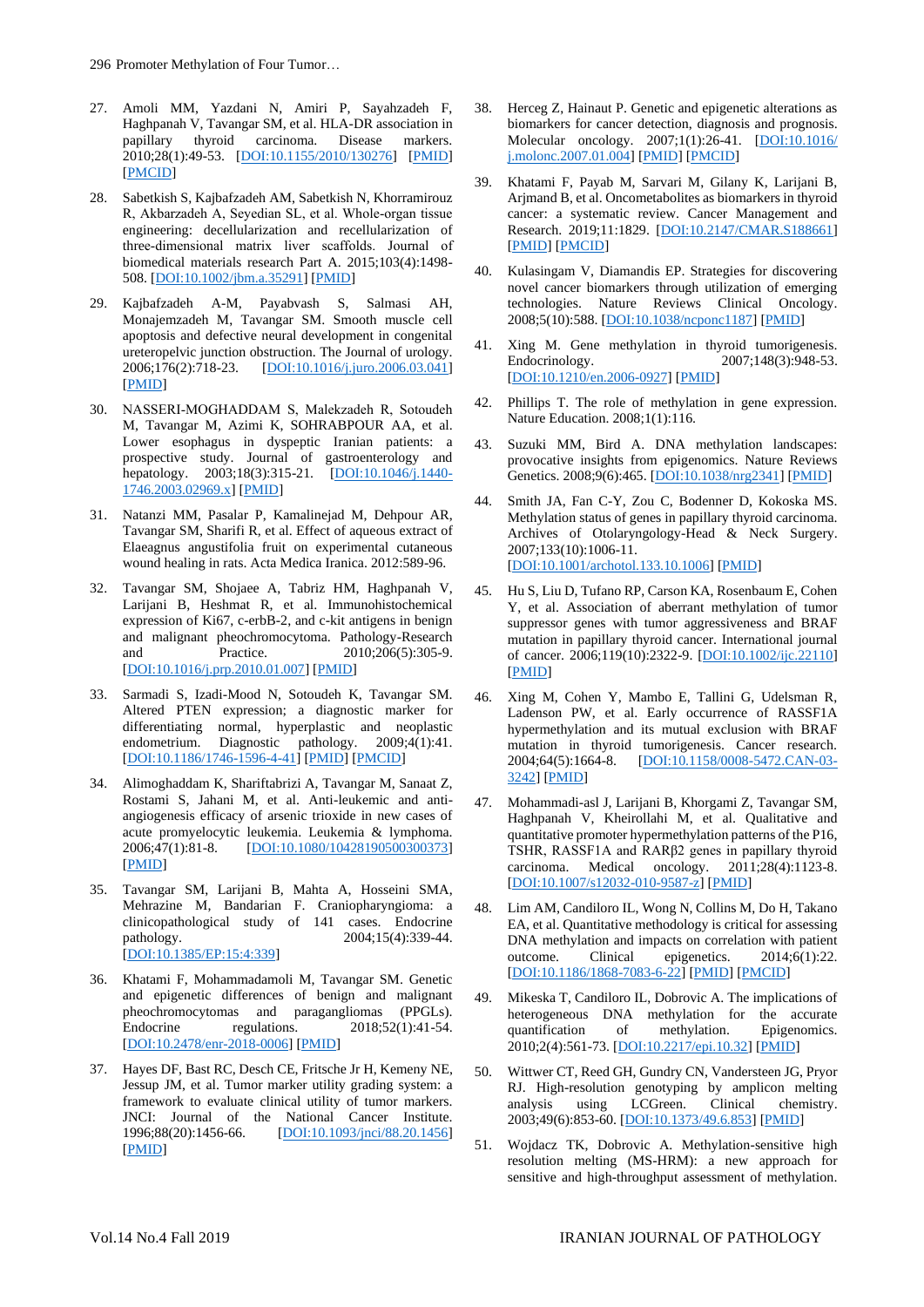Nucleic acids research.  $2007;35(6):e41$ . [\[DOI:10.1093/nar/gkm013\]](https://doi.org/10.1093/nar/gkm013) [\[PMID\]](https://www.ncbi.nlm.nih.gov/pubmed/17289753) [\[PMCID\]](http://www.ncbi.nlm.nih.gov/pmc/articles/PMC1874596)

- 52. Wojdacz TK, Dobrovic A, Hansen LL. Methylationsensitive high-resolution melting. Nature protocols. 2008;3(12):1903. [\[DOI:10.1038/nprot.2008.191\]](https://doi.org/10.1038/nprot.2008.191) [\[PMID\]](https://www.ncbi.nlm.nih.gov/pubmed/19180074)
- 53. Hussmann D, Hansen LL. Methylation-Sensitive High Resolution Melting (MS-HRM). DNA Methylation Protocols: Springer; 2018. p. 551-71. [\[DOI:10.1007/978-1-](https://doi.org/10.1007/978-1-4939-7481-8_28) [4939-7481-8\\_28\]](https://doi.org/10.1007/978-1-4939-7481-8_28) [\[PMID\]](https://www.ncbi.nlm.nih.gov/pubmed/29224163)
- 54. Dahl C, Grønskov K, Larsen LA, Guldberg P, Brøndum-Nielsen K. A homogeneous assay for analysis of FMR1 promoter methylation in patients with fragile X syndrome. Clinical chemistry. 2007;53(4):790-3. [\[DOI:10.1373/clinchem.2006.080762\]](https://doi.org/10.1373/clinchem.2006.080762) [\[PMID\]](https://www.ncbi.nlm.nih.gov/pubmed/17259243)
- 55. Brigliadori G, Foca F, Dall'Agata M, Rengucci C, Melegari E, Cerasoli S, et al. Defining the cutoff value of MGMT gene promoter methylation and its predictive capacity in glioblastoma. Journal of neuro-oncology. 2016;128(2):333- 9. [\[DOI:10.1007/s11060-016-2116-y\]](https://doi.org/10.1007/s11060-016-2116-y) [\[PMID\]](https://www.ncbi.nlm.nih.gov/pubmed/27029617)
- 56. Quillien V, Lavenu A, Karayan‐Tapon L, Carpentier C, Labussière M, Lesimple T, et al. Comparative assessment of 5 methods (methylation‐specific polymerase chain reaction, methylight, pyrosequencing, methylationsensitive high-resolution melting, and immunohistochemistry) to analyze O6-methylguanine-DNA‐methyltranferase in a series of 100 glioblastoma patients. Cancer. 2012;118(17):4201-11. [\[DOI:10.1002/](https://doi.org/10.1002/cncr.27392) [cncr.27392\]](https://doi.org/10.1002/cncr.27392) [\[PMID\]](https://www.ncbi.nlm.nih.gov/pubmed/22294349)
- 57. Xie H, Tubbs R, Yang B. Detection of MGMT promoter methylation in glioblastoma using pyrosequencing. International journal of clinical and experimental pathology. 2015;8(1):636.
- 58. Esteller M, Corn PG, Baylin SB, Herman JG. A gene hypermethylation profile of human cancer. Cancer research. 2001;61(8):3225-9.
- 59. Baylin SB. DNA methylation and gene silencing in cancer. Nature Reviews Clinical Oncology. 2005;2(S1):S4. [\[DOI:10.1038/ncponc0354\]](https://doi.org/10.1038/ncponc0354) [\[PMID\]](https://www.ncbi.nlm.nih.gov/pubmed/16341240)
- 60. Moore LD, Le T, Fan G. DNA Methylation and Its Basic Function. Neuropsychopharmacology. 2013;38(1):23-38. [\[DOI:10.1038/npp.2012.112\]](https://doi.org/10.1038/npp.2012.112) [\[PMID\]](https://www.ncbi.nlm.nih.gov/pubmed/22781841) [\[PMCID\]](http://www.ncbi.nlm.nih.gov/pmc/articles/PMC3521964)
- 61. Lopatina N, Haskell JF, Andrews LG, Poole JC, Saldanha S, Tollefsbol T. Differential maintenance and de novo methylating activity by three DNA methyltransferases in aging and immortalized fibroblasts. Journal of cellular biochemistry. 2002;84(2):324-34. biochemistry. 2002;84(2):324-34. [\[DOI:10.1002/jcb.10015\]](https://doi.org/10.1002/jcb.10015) [\[PMID\]](https://www.ncbi.nlm.nih.gov/pubmed/11787061)
- 62. Yokochi T, Robertson KD. Preferential methylation of unmethylated DNA by mammaliande Novo DNA methyltransferase Dnmt3a. Journal of Biological Chemistry. 2002;277(14):11735-45. [\[DOI:10.1074/jbc.M106590200\]](https://doi.org/10.1074/jbc.M106590200) [\[PMID\]](https://www.ncbi.nlm.nih.gov/pubmed/11821381)
- 63. Robert M-F, Morin S, Beaulieu N, Gauthier F, Chute IC, Barsalou A, et al. DNMT1 is required to maintain CpG methylation and aberrant gene silencing in human cancer cells. Nature genetics. 2003;33(1):61. [\[DOI:10.1038/ng1068\]](https://doi.org/10.1038/ng1068) [\[PMID\]](https://www.ncbi.nlm.nih.gov/pubmed/12496760)
- 64. Nuñez NN, Manlove AH, David SS. DNMT1 and Cancer: An Electrifying Link. Chemistry & biology.

2015;22(7):810-1. [\[DOI:10.1016/j.chembiol.2015.07.004\]](https://doi.org/10.1016/j.chembiol.2015.07.004) [\[PMID\]](https://www.ncbi.nlm.nih.gov/pubmed/26207295)

- 65. Rahmani T, Azad M, Chahardouli B, Nasiri H, Vatanmakanian M, Kaviani S. Patterns of DNMT1 Promoter Methylation in Patients with Acute Lymphoblastic Leukemia. International journal of hematology-oncology and stem cell research. 2017; 11(3):172.
- 66. Novakovic B, Wong NC, Sibson M, Ng H-K, Morley R, Manuelpillai U, et al. DNA methylation-mediated downregulation of DNA methyltransferase-1 (DNMT1) is coincident with, but not essential for, global hypomethylation in human placenta. Journal of Biological Chemistry. 2010;285(13):9583-93. [DOI: 10.1074/jbc.M109.064956] [\[PMID\]](https://www.ncbi.nlm.nih.gov/pubmed/20071334) [\[PMCID\]](http://www.ncbi.nlm.nih.gov/pmc/articles/PMC2843208)
- 67. Bennett KL, Karpenko M, Lin MT, Claus R, Arab K, Dyckhoff G, et al. Frequently methylated tumor suppressor genes in head and neck squamous cell carcinoma. Cancer Res. 2008;68(12):4494-9. [\[DOI:10.1158/0008-5472.CAN-](https://doi.org/10.1158/0008-5472.CAN-07-6509)[07-6509\]](https://doi.org/10.1158/0008-5472.CAN-07-6509) [\[PMID\]](https://www.ncbi.nlm.nih.gov/pubmed/18559491)
- 68. Sharma S, Kelly TK, Jones PA. Epigenetics in cancer. Carcinogenesis. 2010;31(1):27-36. [\[DOI:10.1093/carcin/bgp220\]](https://doi.org/10.1093/carcin/bgp220) [\[PMID\]](https://www.ncbi.nlm.nih.gov/pubmed/19752007) [\[PMCID\]](http://www.ncbi.nlm.nih.gov/pmc/articles/PMC2802667)
- 69. Gömöri É, Pál J, Kovács B, Dóczi T. Concurrent hypermethylation of DNMT1, MGMT and EGFR genes in progression of gliomas. Diagnostic pathology. 2012;7(1):8. [\[DOI:10.1186/1746-1596-7-8\]](https://doi.org/10.1186/1746-1596-7-8) [\[PMID\]](https://www.ncbi.nlm.nih.gov/pubmed/22264301) [\[PMCID\]](http://www.ncbi.nlm.nih.gov/pmc/articles/PMC3292961)
- 70. Li D, Bi F-F, Cao J-M, Cao C, Liu B, Yang Q. Regulation of DNA methyltransferase 1 transcription in BRCA1 mutated breast cancer: a novel crosstalk between E2F1 motif hypermethylation and loss of histone H3 lysine 9 acetylation. Molecular cancer. 2014;13(1):26. https://doi.org/10.1186/1476-4598-13-26 [\[DOI:10.1186/s12943-014-0285-x\]](https://doi.org/10.1186/s12943-014-0285-x) [\[PMID\]](https://www.ncbi.nlm.nih.gov/pubmed/24502362) [\[PMCID\]](http://www.ncbi.nlm.nih.gov/pmc/articles/PMC3936805)
- 71. Khatami F, Mohebi SR, Ghiasi S, Haghighi MM, Safaee A, Hashemi M, et al. Amino acid substitution polymorphisms of two DNA methyltransferases and susceptibility to sporadic colorectal cancer. Gastroenterology and Hepatology from bed to bench. 2009;1(3).
- 72. Cai Y, Tsai H-C, Yen R-WC, Zhang YW, Kong X, Wang W, et al. Critical threshold levels of DNA methyltransferase 1 are required to maintain DNA methylation across the genome in human cancer cells. Genome research. 2017;27(4):533-44. [\[DOI:10.1101/gr.208108.116\]](https://doi.org/10.1101/gr.208108.116) [\[PMID\]](https://www.ncbi.nlm.nih.gov/pubmed/28232479) [\[PMCID\]](http://www.ncbi.nlm.nih.gov/pmc/articles/PMC5378172)
- 73. Zhang Y, Sun B, Huang Z, Zhao D-W, Zeng Q. Shikonin Inhibites Migration and Invasion of Thyroid Cancer Cells by Downregulating DNMT1. Medical science monitor: international medical journal of experimental and clinical research. 2018;24:661. [\[DOI:10.12659/MSM.908381\]](https://doi.org/10.12659/MSM.908381) [\[PMID\]](https://www.ncbi.nlm.nih.gov/pubmed/29389913) [\[PMCID\]](http://www.ncbi.nlm.nih.gov/pmc/articles/PMC5804303)
- 74. Brehar A, Procopiuc C, Paun D, Manda D, Oros S, Caragheorgheopol A, et al., editors. DNMT1 expression in papillary thyroid carcinoma. 16th European Congress of Endocrinology; 2014: [\[DOI:10.1530/endoabs.35.P1099\]](https://doi.org/10.1530/endoabs.35.P1099)
- 75. Cai Y, Tsai H-C, Yen R-WC, Zhang YW, Kong X, Wang W, et al. Critical threshold levels of DNA methyltransferase 1 are required to maintain DNA methylation across the genome in human cancer cells. Genome research. 2017. [\[DOI:10.1101/gr.208108.116\]](https://doi.org/10.1101/gr.208108.116) [\[PMID\]](https://www.ncbi.nlm.nih.gov/pubmed/28232479) [\[PMCID\]](http://www.ncbi.nlm.nih.gov/pmc/articles/PMC5378172)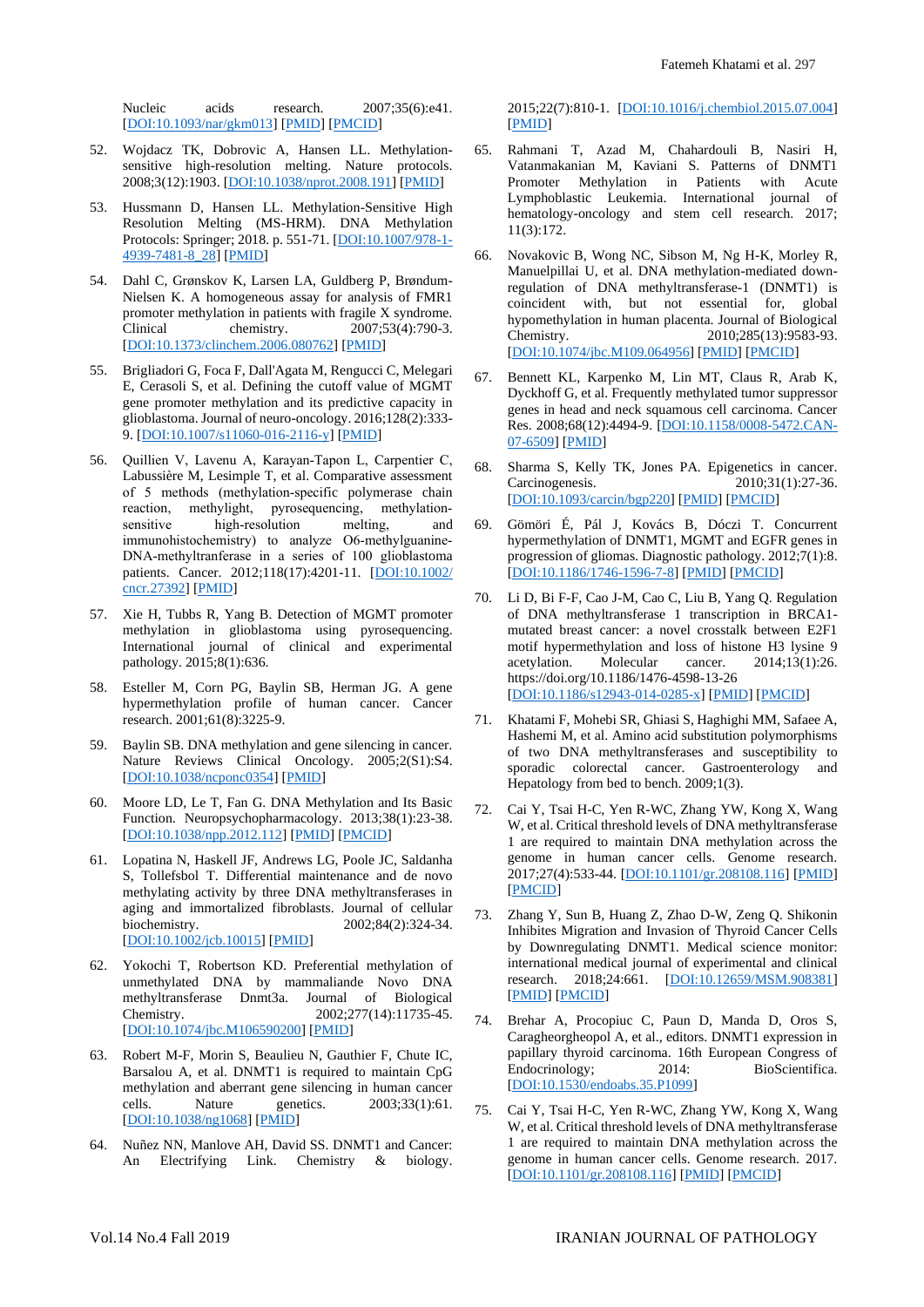- 76. Tano K, Shiota S, Collier J, Foote RS, Mitra S. Isolation and structural characterization of a cDNA clone encoding the human DNA repair protein for O6-alkylguanine. Proceedings of the National Academy of Sciences. 1990;87(2):686-90. [\[DOI:10.1073/pnas.87.2.686\]](https://doi.org/10.1073/pnas.87.2.686) [\[PMID\]](https://www.ncbi.nlm.nih.gov/pubmed/2405387) [\[PMCID\]](http://www.ncbi.nlm.nih.gov/pmc/articles/PMC53330)
- 77. Natarajan A, Vermeulen S, Darroudi F, Valentine MB, Brent TP, Mitra S, et al. Chromosomal localization of human O6-methylguanine-DNA methyltransferase O6-methylguanine-DNA (MGMT) gene by in situ hybridization. Mutagenesis. 1992;7(1):83-5. [\[DOI:10.1093/mutage/7.1.83\]](https://doi.org/10.1093/mutage/7.1.83) [\[PMID\]](https://www.ncbi.nlm.nih.gov/pubmed/1635460)
- 78. Halford S, Rowan A, Sawyer E, Talbot I, Tomlinson I. O6 methylguanine methyltransferase in colorectal cancers: detection of mutations, loss of expression, and weak association with G: C> A: T transitions. Gut.<br>2005;54(6):797-802. [DOI:10.1136/gut.2004.059535] [\[DOI:10.1136/gut.2004.059535\]](https://doi.org/10.1136/gut.2004.059535) [\[PMID\]](https://www.ncbi.nlm.nih.gov/pubmed/15888787) [\[PMCID\]](http://www.ncbi.nlm.nih.gov/pmc/articles/PMC1774551)
- 79. CAbRINI G, FAbbRI E, Lo Nigro C, DEChECChI MC, GAMbARI R. Regulation of expression of O6 methylguanine-DNA methyltransferase and the treatment of glioblastoma. International journal of oncology. 2015;47(2):417-28. [\[DOI:10.3892/ijo.2015.3026\]](https://doi.org/10.3892/ijo.2015.3026) [\[PMID\]](https://www.ncbi.nlm.nih.gov/pubmed/26035292) [\[PMCID\]](http://www.ncbi.nlm.nih.gov/pmc/articles/PMC4501657)
- 80. Nakagawachi T, Soejima H, Urano T, Zhao W, Higashimoto K, Satoh Y, et al. Silencing effect of CpG island hypermethylation and histone modifications on O6 methylguanine-DNA methyltransferase (MGMT) gene expression in human cancer. Oncogene. 2003;22(55):8835. [\[DOI:10.1038/sj.onc.1207183\]](https://doi.org/10.1038/sj.onc.1207183) [\[PMID\]](https://www.ncbi.nlm.nih.gov/pubmed/14647440)
- 81. Zhang W, Zhang J, Hoadley K, Kushwaha D, Ramakrishnan V, Li S, et al. miR-181d: a predictive glioblastoma biomarker that downregulates MGMT expression. Neuro-oncology.  $2012;14(6):712-9$ . [\[DOI:10.1093/neuonc/nos089\]](https://doi.org/10.1093/neuonc/nos089) [\[PMID\]](https://www.ncbi.nlm.nih.gov/pubmed/22570426) [\[PMCID\]](http://www.ncbi.nlm.nih.gov/pmc/articles/PMC3367855)
- 82. Soejima H, Zhao W, Mukai T. Epigenetic silencing of the MGMT gene in cancer. Biochemistry and cell biology. 2005;83(4):429-37. [\[DOI:10.1139/o05-140\]](https://doi.org/10.1139/o05-140) [\[PMID\]](https://www.ncbi.nlm.nih.gov/pubmed/16094446)
- 83. Osanai T, Takagi Y, Toriya Y, Nakagawa T, Aruga T, Iida S, et al. Inverse correlation between the expression of O 6 methylguanine-DNA methyl transferase (MGMT) and p53 in breast cancer. Japanese journal of clinical oncology. 2005;35(3):121-5. [\[DOI:10.1093/jjco/hyi036\]](https://doi.org/10.1093/jjco/hyi036) [\[PMID\]](https://www.ncbi.nlm.nih.gov/pubmed/15741301)
- 84. Costello JF, Futscher BW, Tano K, Graunke DM, Pieper RO. Graded methylation in the promoter and body of the O6-methylguanine DNA methyltransferase (MGMT) gene correlates with MGMT expression in human glioma cells. Journal of Biological Chemistry. 1994;269(25):17228-37.
- 85. Esteller M, Hamilton SR, Burger PC, Baylin SB, Herman JG. Inactivation of the DNA repair gene O6 methylguanine-DNA methyltransferase by promoter hypermethylation is a common event in primary human neoplasia. Cancer research. 1999;59(4):793-7.
- 86. Esteller M, Risques R-A, Toyota M, Capella G, Moreno V, Peinado MA, et al. Promoter hypermethylation of the DNA repair gene O6-methylguanine-DNA methyltransferase is associated with the presence of G: C to A: T transition mutations in p53 in human colorectal tumorigenesis. Cancer Research. 2001;61(12):4689-92.
- 87. Herfarth KKF, Brent TP, Danam RP, Remack JS, Kodner IJ, Wells SA, et al. A specific CpG methylation pattern of the MGMT promoter region associated with reduced

MGMT expression in primary colorectal cancers. Molecular carcinogenesis. 1999;24(2):90-8. [https://doi.org/10.1002/\(SICI\)1098-2744\(199902\)24:2](https://doi.org/10.1002/(SICI)1098-2744(199902)24:2)<br><90::AID-MC3>3.0.CO;2-B [DOI:10.1002/(SICI)1098-<90::AID-MC3>3.0.CO;2-B [2744\(199902\)24:23.0.CO;2-B\]](https://doi.org/10.1002/(SICI)1098-2744(199902)24:23.0.CO;2-B)

- 88. Stephen J, Chen K, Merritt J, Chitale D, Divine G, Worsham M. Methylation markers differentiate thyroid cancer from benign nodules. Journal of endocrinological investigation. 2018;41(2):163-70. [\[DOI:10.1007/s40618-](https://doi.org/10.1007/s40618-017-0702-2) [017-0702-2\]](https://doi.org/10.1007/s40618-017-0702-2) [\[PMID\]](https://www.ncbi.nlm.nih.gov/pubmed/28612287)
- 89. Santos JC, Bastos AU, Cerutti JM, Ribeiro ML. Correlation of MLH1 and MGMT expression and promoter methylation with genomic instability in patients with thyroid carcinoma. Bmc Cancer. 2013;13(1):79. [\[DOI:10.1186/1471-2407-13-](https://doi.org/10.1186/1471-2407-13-79) [79\]](https://doi.org/10.1186/1471-2407-13-79) [\[PMID\]](https://www.ncbi.nlm.nih.gov/pubmed/23414134) [\[PMCID\]](http://www.ncbi.nlm.nih.gov/pmc/articles/PMC3583824)
- 90. Gopal E, Fei Y-J, Sugawara M, Miyauchi S, Zhuang L, Martin P, et al. Expression of slc5a8 in kidney and its role in Na+-coupled transport of lactate. Journal of Biological Chemistry. 2004;279(43):44522-32. [\[DOI:10.1074/jbc.M405365200\]](https://doi.org/10.1074/jbc.M405365200) [\[PMID\]](https://www.ncbi.nlm.nih.gov/pubmed/15322102)
- 91. Takebe K, Nio J, Morimatsu M, Karaki S-I, Kuwahara A, Kato I, et al. Histochemical demonstration of a Na+ coupled transporter for short-chain fatty acids (slc5a8) in the intestine and kidney of the mouse. Biomedical Research. 2005;26(5):213-21. [\[DOI:10.2220/biomedres.26.213\]](https://doi.org/10.2220/biomedres.26.213) [\[PMID\]](https://www.ncbi.nlm.nih.gov/pubmed/16295698)
- 92. Iwanaga T, Takebe K, Kato I, Karaki S-I, Kuwahara A. Cellular expression of monocarboxylate transporters (MCT) in the digestive tract of the mouse, rat, and humans, with special reference to slc5a8. Biomedical research.<br>2006;27(5):243-54. [DOI:10.2220/biomedres.27.243] [\[DOI:10.2220/biomedres.27.243\]](https://doi.org/10.2220/biomedres.27.243) [\[PMID\]](https://www.ncbi.nlm.nih.gov/pubmed/17099289)
- 93. Martin PM, Gopal E, Ananth S, Zhuang L, Itagaki S, Prasad BM, et al. Identity of SMCT1 (SLC5A8) as a neuronspecific Na+-coupled transporter for active uptake of 1lactate and ketone bodies in the brain. Journal of neurochemistry. 2006;98(1):279-88. [\[DOI:10.1111/j.1471-](https://doi.org/10.1111/j.1471-4159.2006.03878.x) [4159.2006.03878.x\]](https://doi.org/10.1111/j.1471-4159.2006.03878.x) [\[PMID\]](https://www.ncbi.nlm.nih.gov/pubmed/16805814)
- 94. Galrão AL, Camargo RY, Friguglietti CU, Moraes L, Cerutti JM, Serrano-Nascimento C, et al. Hypermethylation of a New Distal Sodium/Iodide Symporter (NIS) Enhancer (NDE) Is Associated With Reduced NIS Expression in Thyroid Tumors. The Journal of Clinical Endocrinology & Metabolism. 2014;99(6):E944-E52. [\[DOI:10.1210/jc.2013-1450\]](https://doi.org/10.1210/jc.2013-1450) [\[PMID\]](https://www.ncbi.nlm.nih.gov/pubmed/24432988)
- 95. Khatami F, Larijani B, Heshmat R, Keshtkar A, Mohammadamoli M, Teimoori-Toolabi L, et al. Metaanalysis of promoter methylation in eight tumor-suppressor genes and its association with the risk of thyroid cancer. PloS one. 2017;12(9):e0184892. [\[DOI:10.1371/journal.pone.0184892\]](https://doi.org/10.1371/journal.pone.0184892) [\[PMID\]](https://www.ncbi.nlm.nih.gov/pubmed/28926589) [\[PMCID\]](http://www.ncbi.nlm.nih.gov/pmc/articles/PMC5605048)
- 96. Schagdarsurengin U, Gimm O, Dralle H, Hoang-Vu C, Dammann R. CpG island methylation of tumor-related promoters occurs preferentially in undifferentiated<br>carcinoma. Thyroid. 2006;16(7):633-42. carcinoma. Thyroid. 2006;16(7):633-42. [\[DOI:10.1089/thy.2006.16.633\]](https://doi.org/10.1089/thy.2006.16.633) [\[PMID\]](https://www.ncbi.nlm.nih.gov/pubmed/16889486)
- 97. Porra V, Ferraro-Peyret C, Durand C, Selmi-Ruby S, Giroud H, Berger-Dutrieux N, et al. Silencing of the tumor suppressor gene SLC5A8 is associated with BRAF mutations in classical papillary thyroid carcinomas. The Journal of Clinical Endocrinology & Metabolism. 2005;90(5):3028-35. [\[DOI:10.1210/jc.2004-1394\]](https://doi.org/10.1210/jc.2004-1394) [\[PMID\]](https://www.ncbi.nlm.nih.gov/pubmed/15687339)